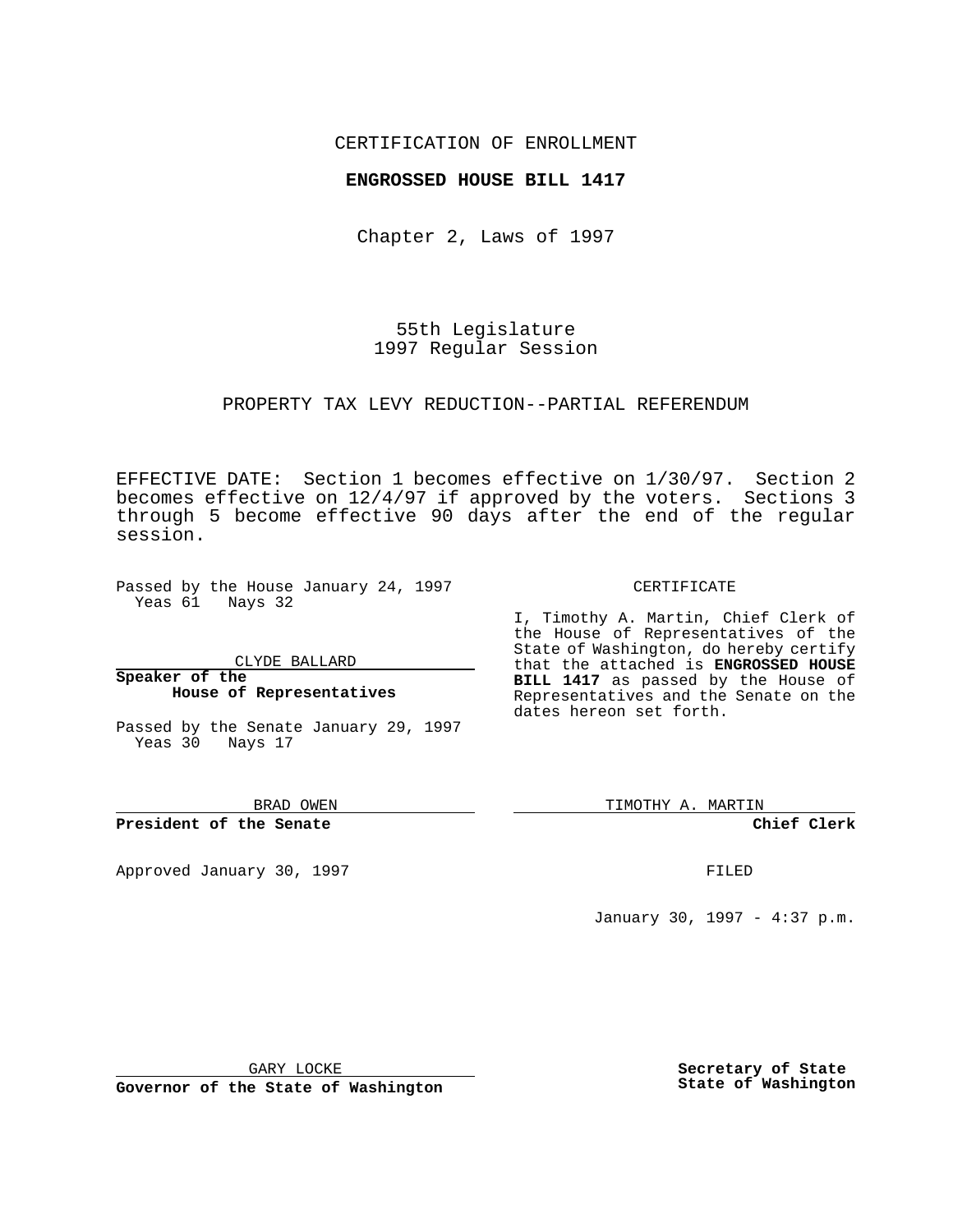# **ENGROSSED HOUSE BILL 1417** \_\_\_\_\_\_\_\_\_\_\_\_\_\_\_\_\_\_\_\_\_\_\_\_\_\_\_\_\_\_\_\_\_\_\_\_\_\_\_\_\_\_\_\_\_\_\_

\_\_\_\_\_\_\_\_\_\_\_\_\_\_\_\_\_\_\_\_\_\_\_\_\_\_\_\_\_\_\_\_\_\_\_\_\_\_\_\_\_\_\_\_\_\_\_

Passed Legislature - 1997 Regular Session

#### **State of Washington 55th Legislature 1997 Regular Session**

**By** Representatives B. Thomas, Carrell, Cairnes, Dyer, L. Thomas, Mulliken, Sheldon, Robertson, Thompson, Cooke, Mielke and Van Luven.

Read first time 1/24/97.

 AN ACT Relating to reducing total state levy amounts by 4.7187 percent; amending RCW 84.55.012; adding a new section to chapter 84.55 RCW; creating a new section; providing for submission of a section of this act to a vote of the people; and declaring an emergency.

5 BE IT ENACTED BY THE LEGISLATURE OF THE STATE OF WASHINGTON:

6 **Sec. 1.** RCW 84.55.012 and 1995 2nd sp.s. c 13 s 2 are each amended 7 to read as follows:

 (1) The state property tax levy for collection in 1996 shall be reduced by 4.7187 percent of the levy amount that would otherwise be allowed under this chapter without regard to this section or any other tax reduction legislation enacted in 1995.

12 (2) ((The tax reduction provided in this section is in addition to 13 any other tax reduction legislation that may be enacted by the 14 legislature.

 $(3)$ ) State levies for collection after ((1996)) 1997 shall be set at the amount that would be allowed otherwise under this chapter if the 17 state ((<del>levy</del>)) levies for collection in 1996 and 1997 had been set without the reduction under subsection (1) of this section.